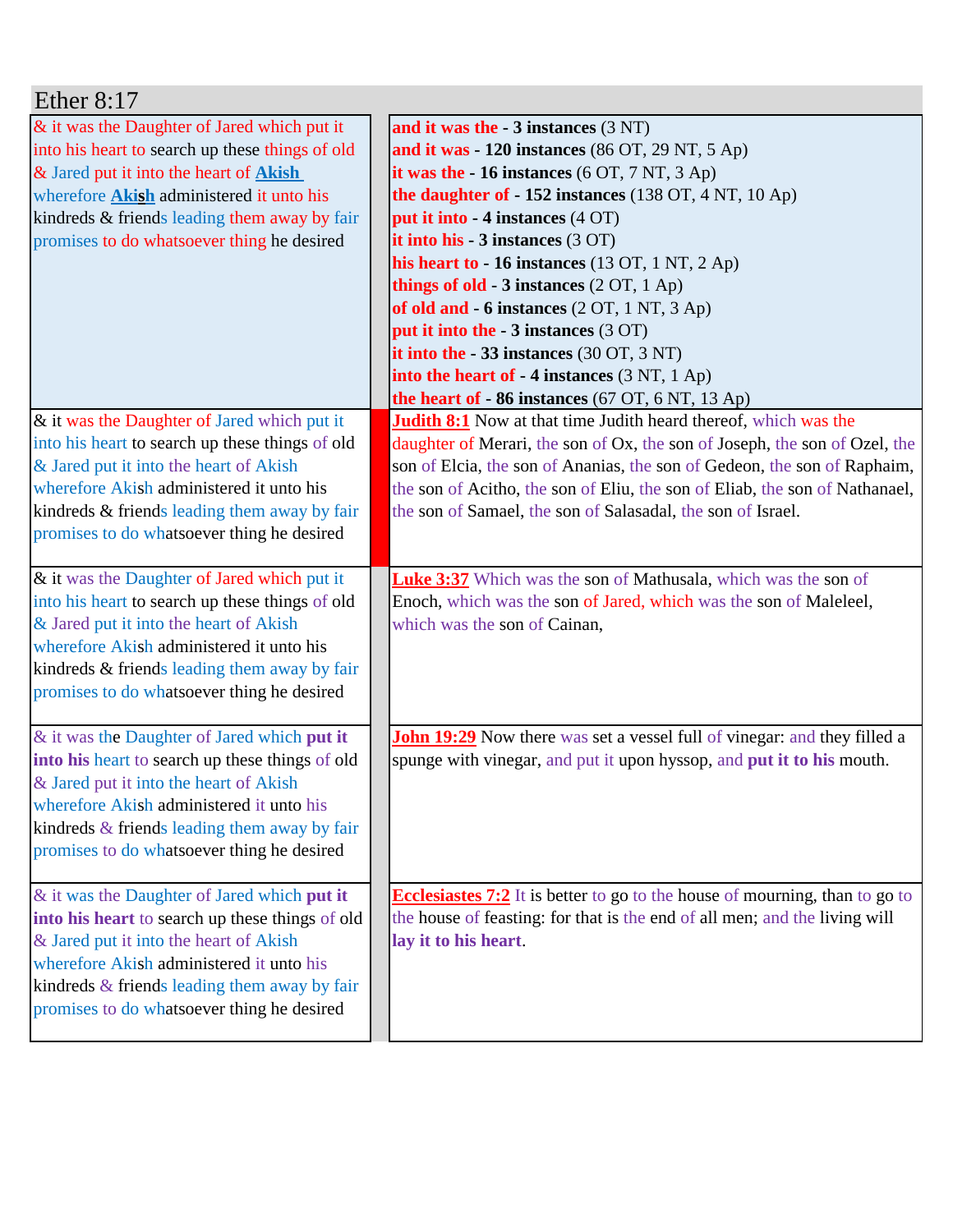| & it was the Daughter of Jared which put it<br>into his heart to search up these things of old<br>& Jared put it into the heart of Akish<br>wherefore Akish administered it unto his<br>kindreds & friends leading them away by fair<br>promises to do whatsoever thing he desired<br>& it was the Daughter of Jared which put it<br>into his heart to search up these things of old | 2 Samuel 19:19 And said unto the king, Let not my lord impute iniquity<br>unto me, neither do thou remember that which thy servant did perversely<br>the day that my lord the king went out of Jerusalem, that the king should<br>take it to his heart.<br>Acts 7:23 And when he was full forty years old, it came into his heart to<br>visit his brethren the children of Israel. |
|--------------------------------------------------------------------------------------------------------------------------------------------------------------------------------------------------------------------------------------------------------------------------------------------------------------------------------------------------------------------------------------|------------------------------------------------------------------------------------------------------------------------------------------------------------------------------------------------------------------------------------------------------------------------------------------------------------------------------------------------------------------------------------|
| & Jared put it into the heart of Akish<br>wherefore Akish administered it unto his<br>kindreds & friends leading them away by fair<br>promises to do whatsoever thing he desired                                                                                                                                                                                                     |                                                                                                                                                                                                                                                                                                                                                                                    |
| & it was the Daughter of Jared which put it<br>into his heart to search up these things of old<br>& Jared put it into the heart of Akish<br>wherefore Akish administered it unto his<br>kindreds & friends leading them away by fair<br>promises to do whatsoever thing he desired                                                                                                   | Mark 7:19 Because it entereth not into his heart, but into the belly, and<br>goeth out into the draught, purging all meats?                                                                                                                                                                                                                                                        |
| & it was the Daughter of Jared which put it<br>into his heart to search up these things of old<br>& Jared put it into the heart of Akish<br>wherefore Akish administered it unto his<br>kindreds & friends leading them away by fair<br>promises to do whatsoever thing he desired                                                                                                   | Revelation 10:4 And when the seven thunders had uttered their voices, I<br>was about to write: and I heard a voice from heaven saying unto me, Seal<br>up those things which the seven thunders uttered, and write them not.                                                                                                                                                       |
| & it was the Daughter of Jared which put it<br>into his heart to search up these things of old<br>& Jared put it into the heart of Akish<br>wherefore Akish administered it unto his<br>kindreds & friends leading them away by fair<br>promises to do whatsoever thing he desired                                                                                                   | <b>John 18:34</b> Jesus answered him, Sayest thou this thing of thyself, or did<br>others tell it thee of me?                                                                                                                                                                                                                                                                      |
| & it was the Daughter of Jared which put it<br>into his heart to search up these things of old<br>& Jared put it into the heart of Akish<br>wherefore Akish administered it unto his<br>kindreds & friends leading them away by fair<br>promises to do whatsoever thing he desired                                                                                                   | Tobit 7:8 And likewise Edna his wife and Sara his daughter wept.<br>Moreover they entertained them cheerfully; and after that they had killed<br>a ram of the flock, they set store of meat on the table. Then said Tobias<br>to Raphael, Brother Azarias, speak of those things of which thou didst<br>talk in the way, and let this business be dispatched.                      |